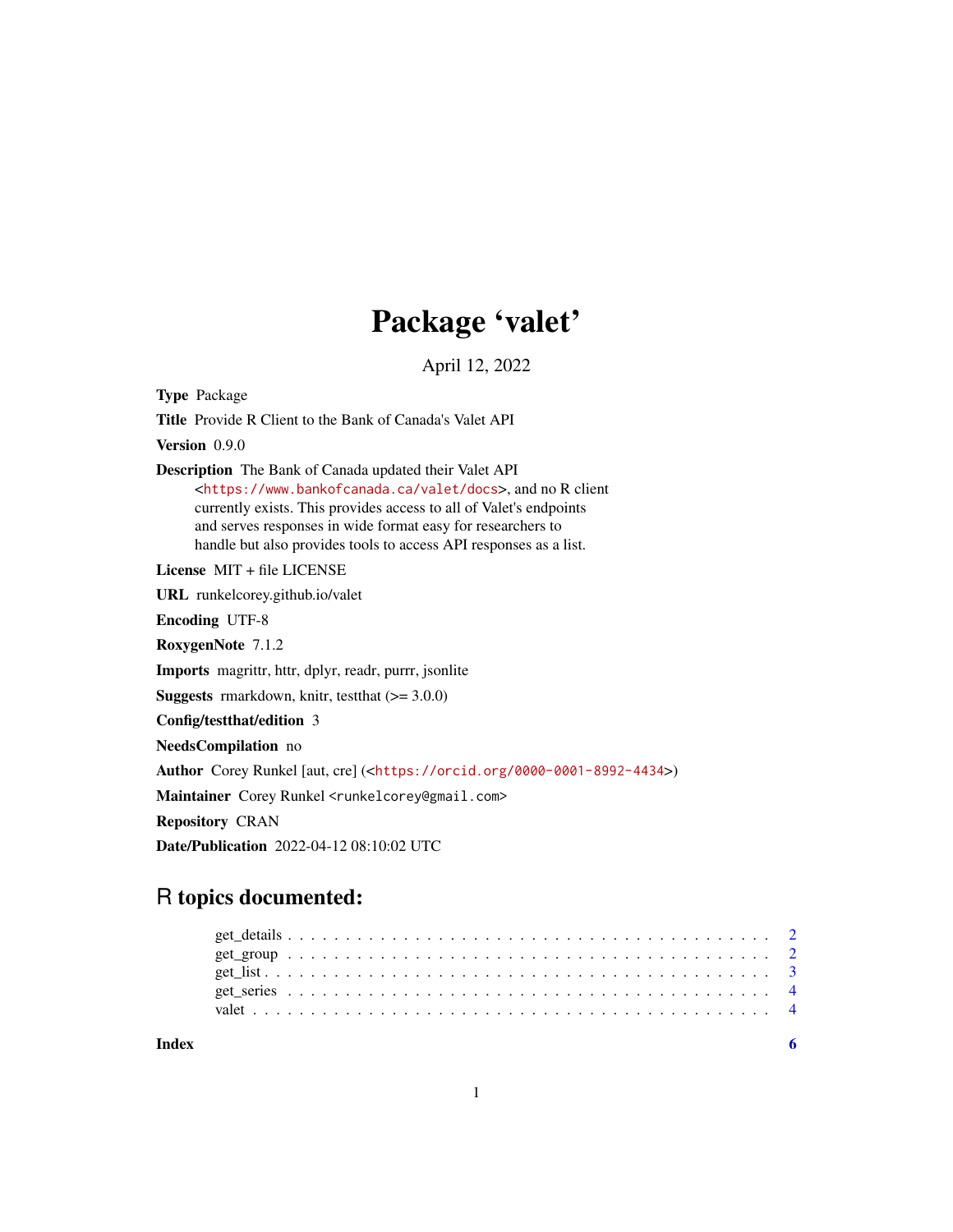<span id="page-1-0"></span>

#### Description

get\_details returns metadata from a Bank of Canada series or series group.

#### Usage

```
get_details(name = NULL, group = FALSE)
```
#### Arguments

| name  | A character of length 1 indicating the series or series group for which informa- |
|-------|----------------------------------------------------------------------------------|
|       | tion should be retrieved.                                                        |
| group | A Boolean indicating whether the name is a series or a series group.             |

#### Value

A list of series or group details.

#### Examples

get\_details("CES\_C4E\_LOSE\_JOB\_SK") ## Not run: get\_details("BAPF\_TRANSACTION\_DATA") ## End(Not run) get\_details("BAPF\_TRANSACTION\_DATA", group = TRUE)

get\_group *Get series-group observations*

#### Description

get\_group returns observations from a Bank of Canada series group.

#### Usage

 $get\_group(name = NULL, ...)$ 

#### Arguments

| name                    | A character of length 1 indicating the series group to retrieve.                 |
|-------------------------|----------------------------------------------------------------------------------|
| $\cdot$ $\cdot$ $\cdot$ | Additional query parameters. Possible values are start_date and/or end_date      |
|                         | (both character), or one of recent, recent_weeks, recent_months, or recent_years |
|                         | (all numeric).                                                                   |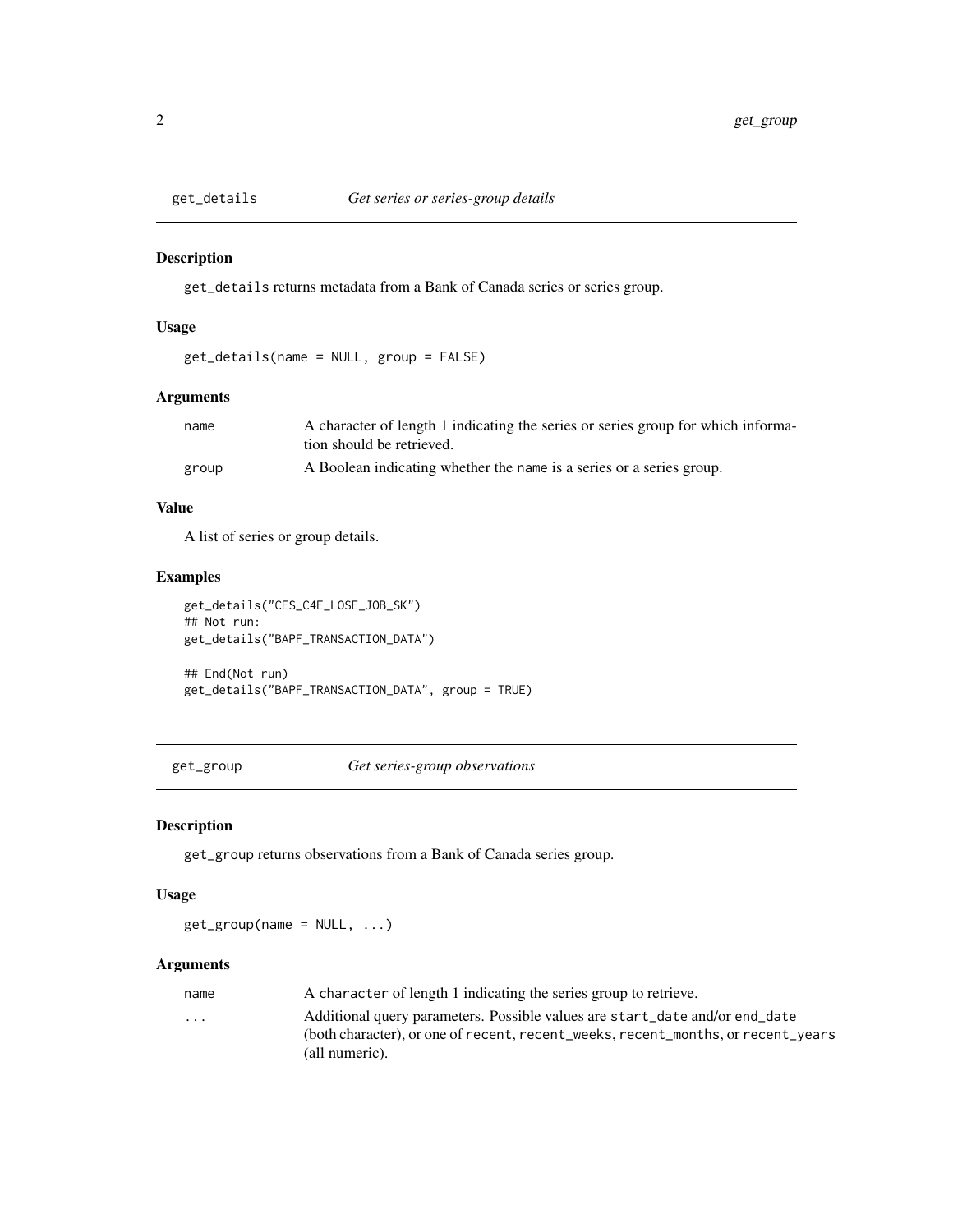#### <span id="page-2-0"></span>get\_list 3

#### Details

Valet, the server-side API, does not always return observations filtered by ... arguments for series groups, even if it will accept the request.

#### Value

A tibble.

#### Examples

```
get_group("BAPF_TRANSACTION_DATA")
get_group("gbpp")
```

```
## Not run:
#this is a series
get_group("FXCADAUD")
```
## End(Not run)

get\_list *List possible series or groups.*

#### Description

get\_list returns metadata about all Bank of Canada series or series groups.

#### Usage

```
get_list(type = c("series", "groups"))
```
#### Arguments

type Either series or groups.

#### Value

A tibble of series or group information.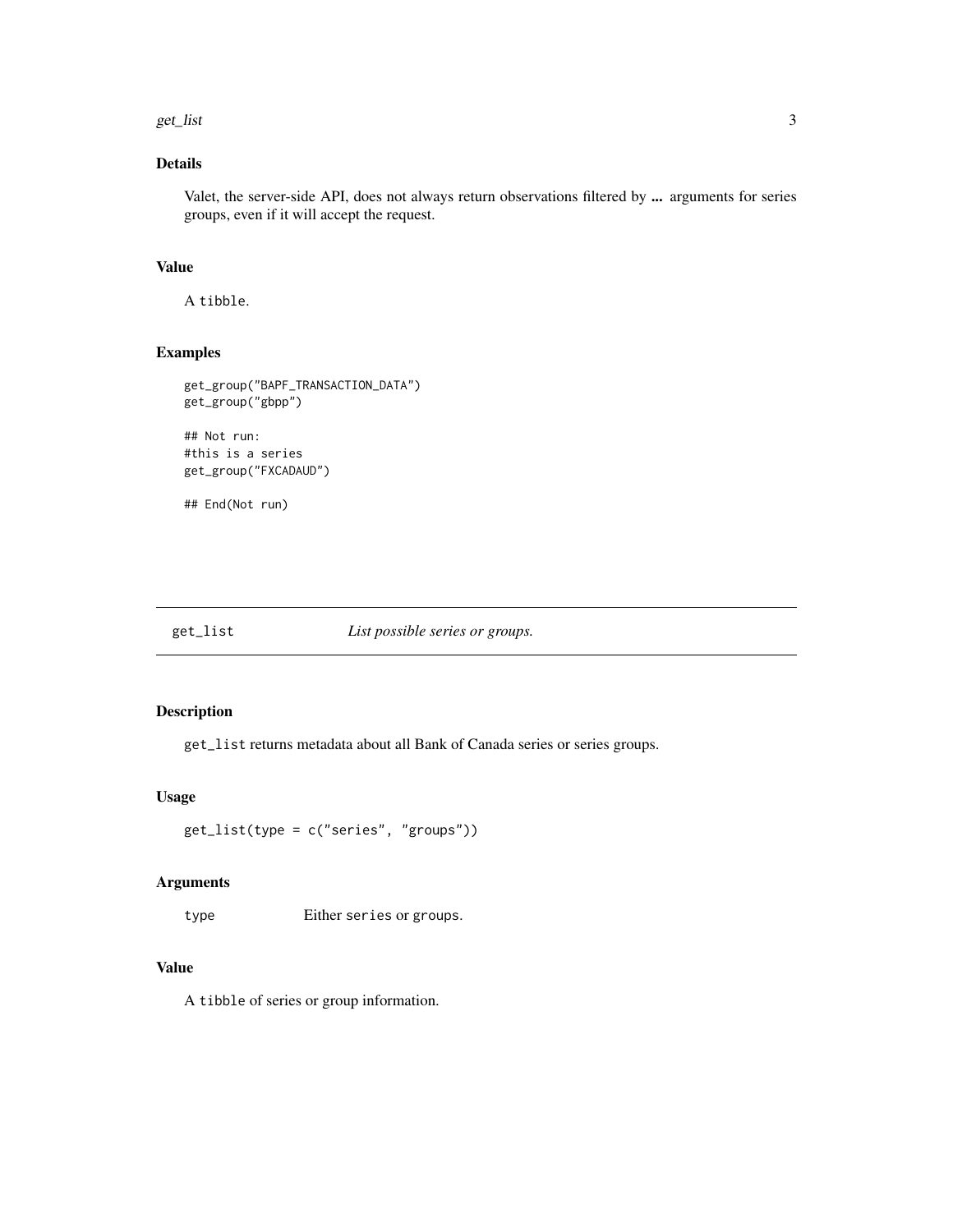<span id="page-3-0"></span>

#### Description

get\_series returns observations from one or more Bank of Canada series, subject to some date filtering.

#### Usage

get\_series(name = NULL, ...)

#### Arguments

| name     | A character of at least length 1 indicating the series to retrieve.                                                                                                               |
|----------|-----------------------------------------------------------------------------------------------------------------------------------------------------------------------------------|
| $\cdots$ | Additional query parameters. Possible values are start_date and/or end_date<br>(both character), or one of recent, recent_weeks, recent_months, or recent_years<br>(all numeric). |
|          |                                                                                                                                                                                   |

#### Value

A tibble of size  $length(name) + 1$ .

#### Examples

```
get_series("FXCADAUD")
## Not run:
#this is a group
get_series("BAPF")
```
## End(Not run)

valet *Retrieve Valet response*

#### Description

valet is the core back-end to get responses from the Bank of Canada API.

#### Usage

 $value$ (name = NULL, group = FALSE, ...)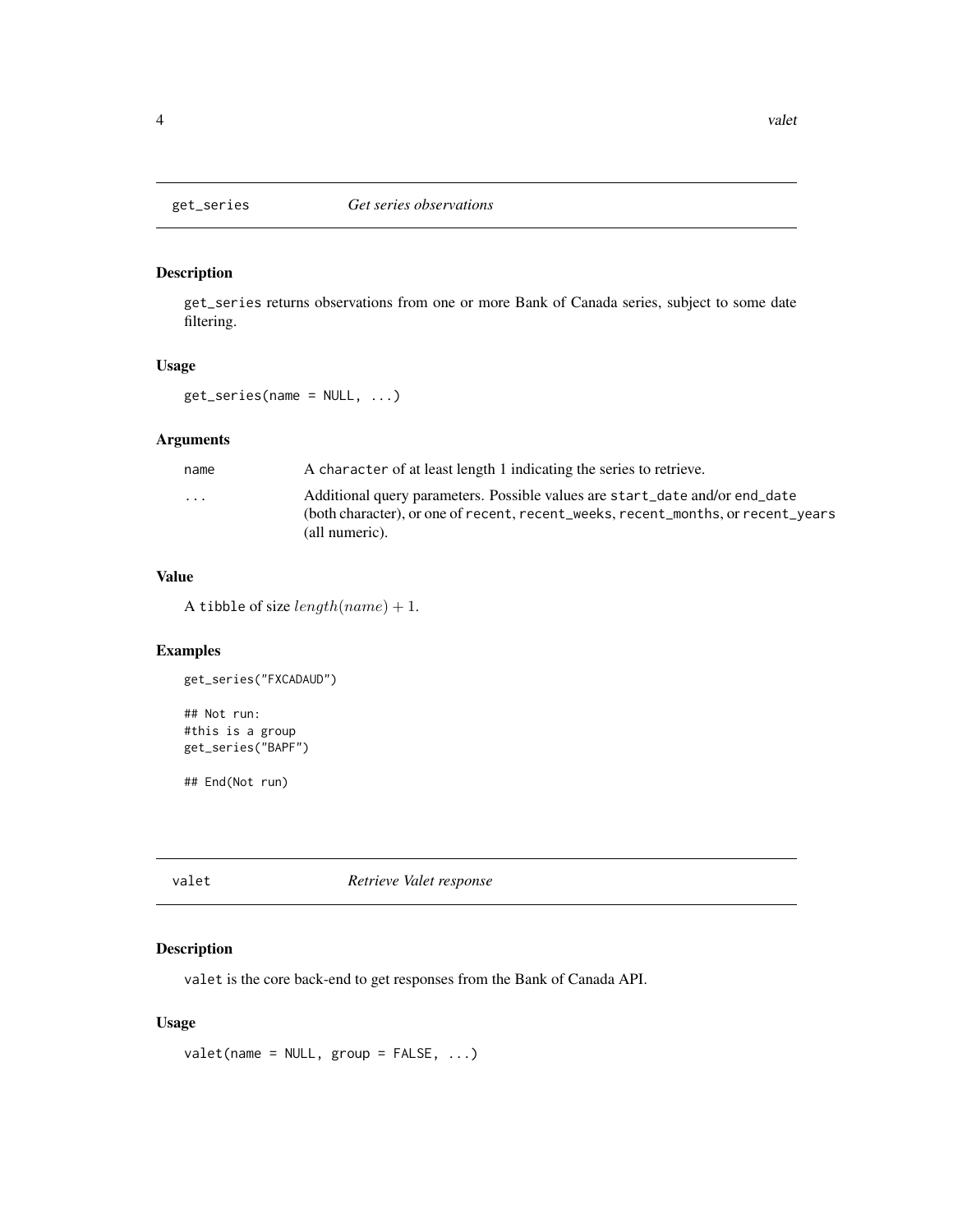#### valet 5

#### Arguments

| name     | A character of at least length 1 indicating the series or series group to retrieve. |
|----------|-------------------------------------------------------------------------------------|
| group    | Boolean indicating whether the name is a series or a series group.                  |
| $\cdots$ | Ouery parameters from other methods.                                                |

#### Value

A valet object.

### Examples

valet(name = "GBPP", group = TRUE, recent\_weeks = 2)